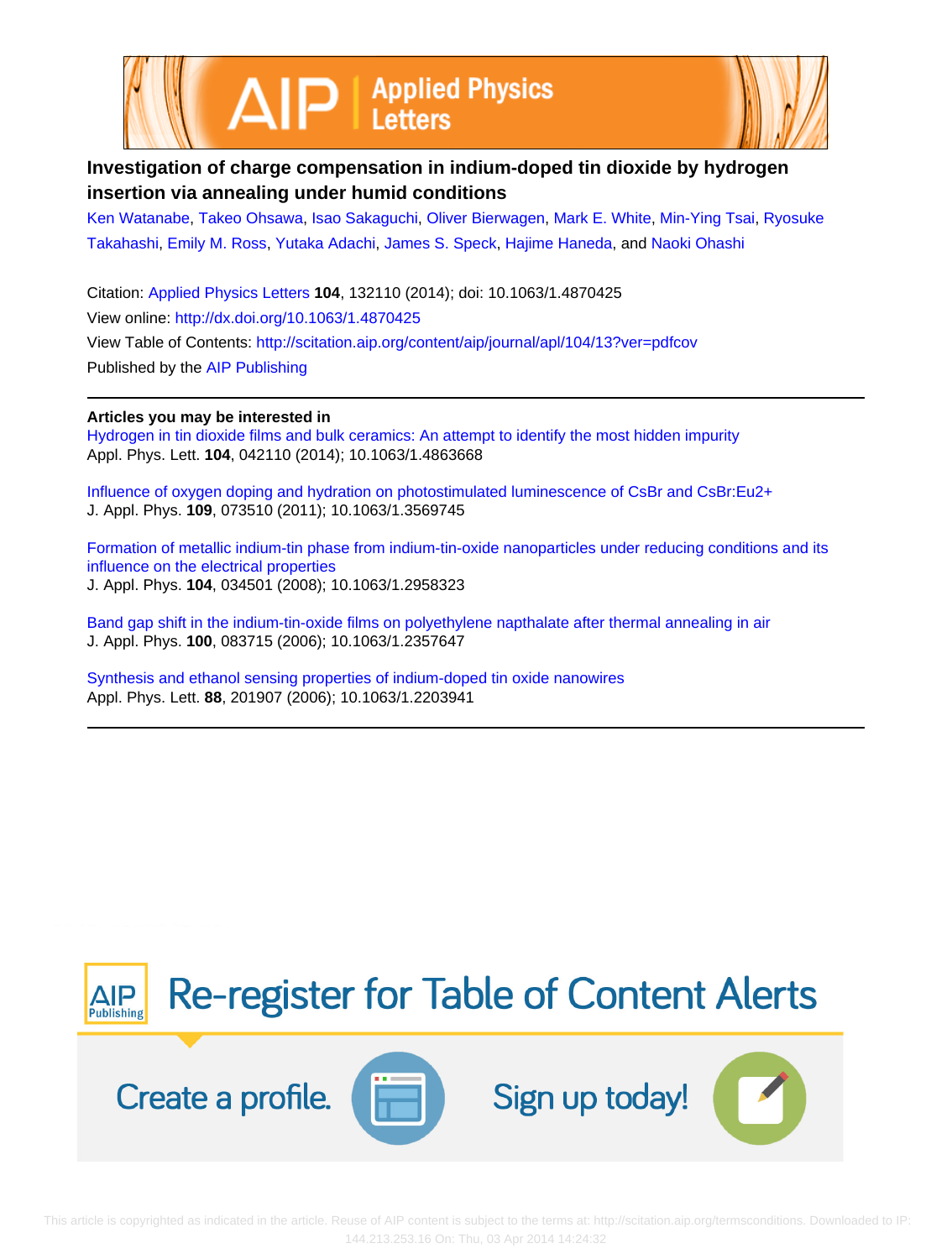

## [Investigation of charge compensation in indium-doped tin dioxide](http://dx.doi.org/10.1063/1.4870425) [by hydrogen insertion via annealing under humid conditions](http://dx.doi.org/10.1063/1.4870425)

Ken Watanabe, $^{1,2,\text{a)}}$  Takeo Ohsawa, $^1$  Isao Sakaguchi, $^{1,3}_\cdot$  Oliver Bierwagen, $^{4,5,\text{b)}}$ Mark E. White,<sup>5</sup> Min-Ying Tsai,<sup>5</sup> Ryosuke Takahashi,<sup>1,3</sup> Emily M. Ross,<sup>1,c)</sup> Yutaka Adachi,<sup>1</sup> James S. Speck, <sup>5,d)</sup> Hajime Haneda,<sup>1</sup> and Naoki Ohashi<sup>1,3,6,e</sup>)<br><sup>1</sup>National Institute for Materials Science (NIMS), L. J. Namibi Tsukuba, Iba <sup>1</sup>National Institute for Materials Science (NIMS), 1-1 Namiki, Tsukuba, Ibaraki 305-0044, Japan

2 International Center for Young Scientists (ICYS-MANA), NIMS, 1-1 Namiki, Tsukuba, Ibaraki 305-0044, Japan

 $^3\!D$ epartment of Applied Science for Electronics and Materials, Kyushu University, 6-1 Kasuga-kouen Kasuga, Fukuoka 816-8580, Japan

4 Paul-Drude-Institute, Hausvogteiplatz 5-7, 10117 Berlin, Germany

5 Materials Department, University of California, Santa Barbara, California 93106, USA

<sup>6</sup>Materials Research Center for Element Strategy (MCES), Mailbox S2-13, Tokyo Institute of Technology,

(Received 9 February 2014; accepted 23 March 2014; published online 3 April 2014)

The behavior of hydrogen (H) as an impurity in indium (In)-doped tin dioxide  $(SnO<sub>2</sub>)$  was investigated by mass spectrometry analyses, with the aim of understanding the charge compensation mechanism in  $SnO<sub>2</sub>$ . The H-concentration of the In-doped  $SnO<sub>2</sub>$  films increased to  $(1-2) \times 10^{19}$  cm<sup>-3</sup> by annealing in a humid atmosphere (WET annealing). The electron concentration in the films also increased after WET annealing but was two orders of magnitude less than their H-concentrations. A self-compensation mechanism, based on the assumption that H sits at substitutional sites, is proposed to explain the mismatch between the electron- and H-concentrations. © 2014 AIP Publishing LLC. [[http://dx.doi.org/10.1063/1.4870425\]](http://dx.doi.org/10.1063/1.4870425)

Tin dioxide  $(SnO<sub>2</sub>)$  is an oxide semiconductor and is used as a transparent conductor<sup>[1](#page-4-0)</sup> and an active material for chemical sensors.<sup>[2](#page-4-0)</sup> As  $SnO<sub>2</sub>$  exhibits native n-type conductivity, its nonstoichiometry, particularly its oxygen deficiency, is believed to be the cause of its conductivity. For instance, Samson and Fonstad $3$  indicated that oxygen vacancies are the origin of very shallow donor levels formed in undoped  $SnO<sub>2</sub>$ .

However, density-functional-theory (DFT) simulations have started to provide evidence that the above-stated idea may not be true. One prediction based on DFT simulation results is that the nonstoichiometry of  $SnO<sub>2</sub>$  is probably not the reason for its electrical conductivity. $4$  To explain the difference between the measured n-type conductivity of nominally undoped  $SnO<sub>2</sub>$  and that predicted by theoretical calculations, one has to assume the existence of unintentional impurities such as hydrogen  $(H)$ .<sup>4,5</sup> On the other hand, the ability to inject holes into oxide semiconductors is of importance with regard to the development of oxide-based electronic devices. For instance, p-type ZnO has been investigated with the aim of developing ZnO-based light-emitting diodes.<sup>6,7</sup> As DFT simulations have predicted that  $SnO<sub>2</sub>$ doped with group III elements would be a good p-type oxide semiconductor, $4$  experimental studies involving the doping of  $SnO<sub>2</sub>$  with indium and gallium have been performed.<sup>[8,9](#page-4-0)</sup> However, the existence of p-type conduction in doped  $SnO<sub>2</sub>$ has not been proven.

It is essential to bridge the divide between theoretical predictions and the results obtained from experimental observations. Hence, we attempted to elucidate the role of H as an impurity in doped  $SnO<sub>2</sub>$ . The theoretical predictions made regarding H as a donor impurity in  $SnO<sub>2</sub><sup>10</sup>$  $SnO<sub>2</sub><sup>10</sup>$  $SnO<sub>2</sub><sup>10</sup>$  are similar to those made for zinc oxide  $(ZnO)$ .<sup>11</sup> In fact, studies have shown that H in ZnO behaves as a shallow donor.<sup>[12](#page-5-0)</sup> Thus, the difficulty in synthesizing p-type  $SnO<sub>2</sub>$  is attributable to the presence of unintentionally doped H, which compensates for the intentionally doped acceptors.<sup>[10](#page-5-0)</sup> In this study, we attempted to answer the following question: Is there a correlation between the behavior of H in In-doped  $SnO<sub>2</sub>$  and the electrical properties of In-doped SnO<sub>2</sub>?

To answer this question, the study was divided into two parts. In the first part, as-grown samples of  $SnO<sub>2</sub>$  were subjected to H-analyses, while in the second part,  $SnO<sub>2</sub>$  samples annealed in a humid atmosphere were subjected to H-analyses. As  $SnO<sub>2</sub>$  is a volatile material, we did not anneal  $SnO<sub>2</sub>$  in H<sub>2</sub> gas. Indeed, our preliminary study showed that SnO2 decomposed into metallic Sn when heated in mixture of Ar/H<sub>2</sub> gases at 400 °C. Therefore, we performed the annealing, which was done to insert H-atoms into the  $SnO<sub>2</sub>$  lattice, in an atmosphere containing water molecules. We did not use normal water ( ${}^{1}H_{2}O$ ) but used heavy water instead ( ${}^{2}H_{2}O$ ) for annealing in humid gas, to distinguish between the inserted H-atoms and the existing H-atoms using mass spectrometry. We found that H-atoms could be inserted into In-doped  $SnO<sub>2</sub>$ films by annealing in humid gas, but their effect on the electronic properties of  $SnO<sub>2</sub>$  was limited in terms of solubility and electron injection.

<sup>4259</sup> Nagatsuta, Midori-ku, Yokohama 226-0026, Japan

a)Electronic mail: [Watanabe.Ken@nims.go.jp](mailto:Watanabe.Ken@nims.go.jp)

b)Electronic mail: [bierwagen@pdi-berlin.de](mailto:bierwagen@pdi-berlin.de)

c)Electronic mail: [emross@hmc.edu](mailto:emross@hmc.edu)

d)Electronic mail: [speck@ucsb.edu](mailto:speck@ucsb.edu)

e)Author to whom correspondence should be addressed. Electronic mail: [Ohashi.Naoki@nims.go.jp](mailto:Ohashi.Naoki@nims.go.jp)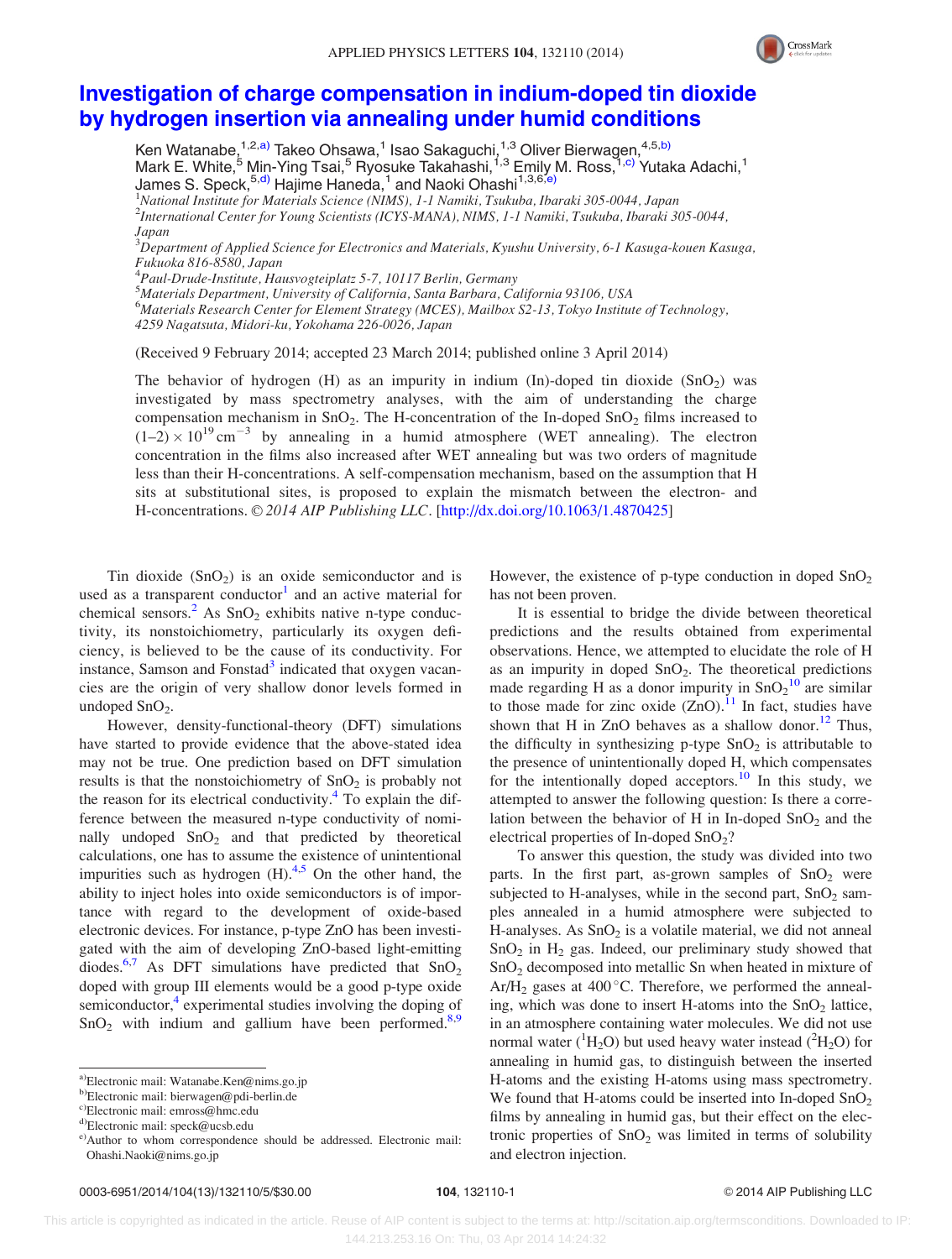<span id="page-2-0"></span>The  $SnO<sub>2</sub>$  samples were grown by molecular beam epitaxy. The growth procedure used has been described previ-ously.<sup>[8](#page-4-0)[,13](#page-5-0)</sup> To elucidate the behavior of H in In-doped SnO<sub>2</sub>, we also studied nominally undoped  $SnO<sub>2</sub>$  films grown by the same process. Samples with different In-concentrations  $(n[\text{In}])$  were prepared and actual  $n[\text{In}]$  in the obtained films were determined by secondary ion mass spectrometry (SIMS). Hereafter, the films with In-doping levels of  $1.9 \times 10^{18}$  cm<sup>-3</sup>,  $1.9 \times 10^{19}$  cm<sup>-3</sup>, and  $1.9 \times 10^{20}$  cm<sup>-3</sup> are referred to as IN-18, IN-19, and IN-20, respectively, while the nominally undoped  $SnO<sub>2</sub>$  film is called IN-0.

The fabricated films were annealed at  $300^{\circ}$ C for 1 h in a humid atmosphere using a homemade reactor.<sup>14</sup> The humid atmosphere consisted of pure Ar as the carrier. Water vapor was produced by evaporating water at  $60^{\circ}$ C; thus, the dew point of the humid Ar was  $60^{\circ}$ C. To examine the removal of H by the heat treatment, some of the  $SnO<sub>2</sub>$  films were also annealed in dry Ar. Further, as mentioned previously, annealing was performed using isotope-enriched  ${}^{2}H_{2}O$  as the H source so that <sup>2</sup>H could be used as the mass tracer. Hereafter, we use the labels AS, DRY, and WET to refer to the unannealed, as-deposited samples, the annealed-in-dry-Ar samples, and the annealed-in-humid-Ar samples, respectively. The notation  $(DRY + WET)$  means that the sample was first annealed in dry Ar and subsequently in humid Ar. For example, IN-20-WET refers to the In-doped ( $1.9 \times 10^{20}$  cm<sup>-3</sup>) film annealed in the humid atmosphere.

The  $n[H]$  values were determined as functions of the depth from the surface using SIMS. The relative sensitivity factor for H of our SIMS spectrometer was set using a standard sample prepared by H-ion implantation. The desorption of H-containing molecules from the inside of the spectrometer or from the sample surface can result in  $n[H]$  being overestimated. Thus, to ensure the reliability of the measurements, the so-called "shaped-beam method"<sup>[15](#page-5-0)</sup> was employed for the H-analyses. This method involves subtracting the background H counts from the observed total H counts; however, it is only useful when the amount of H sputtered from the sample is greater than that from the background. Thus, we could not analyze  $n[H]$  values lower than  $10^{18}$  cm<sup>-3</sup> in the present study. The accuracy and reliability of the  $n[H]$  measurements are discussed below.

Figure  $1(a)$  shows the depth profile of the total  $n[H]$  of the IN-0 films. Here, the total  $n[H]$  is the sum of the concentrations of <sup>1</sup>H ( $n[^1H]$ ) and <sup>2</sup>H ( $n[^2H]$ ). Here, it is important to estimate the error in  $n[H]$ . Figure  $1(b)$  shows the depth profiles of  $n[^1H]$  and  $n[^2H]$  of IN-0-(DRY + WET). The observed  $n[^2H]$  was almost one order of magnitude less than  $n[^1H]$ . Similar results were obtained for IN-0-WET. This means the  $n[H]$  shown in Fig. 1(a) was nearly equal to the observed  $n[^1H]$  and suggests that the error in measuring  $n[H]$ in the IN-0 films could be determined from that in measuring  $n[^1H]$ . In Figure 1(a),  $n[H]$  for the deeper parts (>0.4  $\mu$ m) is represented by the filled symbols. In this depth range, the observed  $n[^{1}H]$  shown in Fig. 1(b) was nearly constant  $(\approx 4 \times 10^{18} \text{ cm}^{-3})$  and close to the background  $n[^1\text{H}]$  level. In other words, it is possible that the observed  $n[H]$  values represented by the filled symbols in Fig.  $1(a)$  were overestimated. On the other hand, the  ${}^{2}H$  from the samples could be detected with precision, since the observed  $n[^2H]$  was two or



FIG. 1. Hydrogen concentration in the undoped  $SnO<sub>2</sub>$  films annealed under various conditions.

three orders of magnitude higher than its background level. If we assume that all the  ${}^{1}H$  that existed in In-0-AS was completely replaced by <sup>2</sup>H during annealing using <sup>2</sup>H<sub>2</sub>O, the actual  $n[H]$  should be the same as the observed  $n[^2H]$ , and all  ${}^{1}H$  should be from the background. That is, the observed  $n[^2H]$  would be the lowest possible value of the actual  $n[H]$ . Considering those possibilities, we can safely say that the *n*[H] value of the IN-0 films was  $5 \times 10^{17}$  to  $5 \times 10^{18}$  cm<sup>-3</sup> in the bulk region.

Interestingly, the H-atoms that existed at the subsurface level of IN-0-AS were removed by WET annealing at  $300^{\circ}$ C, indicating that they were thermally unstable even at  $300^{\circ}$ C; this was probably owing to a reaction between moisture and  $SnO<sub>2</sub>$  during storage in air. It should be noted that, even at the subsurfaces of the annealed samples, the observed  $n[^1H]$  was always higher than  $n[^2H]$ . This indicates that the  ${}^{1}H \leftarrow \rightarrow {}^{2}H$ exchange rate was not high enough to make  $n[^2H]$  greater than  $n[^{1}H]$ . Considering that  $n[H]$  near the sample surface decreased after annealing, regardless of the conditions, it is presumable that the rate of H out-diffusion was much higher than that of H in-diffusion under the investigated annealing conditions.

The behavior of  $n[H]$  in the IN-20 film was quite different from that in the IN-0 film. As shown in Fig.  $2(a)$ , the depth profile of  $n[H]$  was almost constant with respect to the depth. Further,  $n[^{2}H]$  was higher than  $n[^{1}H]$  in IN-20-WET and IN-20-(DRY + WET), as shown in Fig. [2\(b\)](#page-3-0). As <sup>2</sup>H (not <sup>1</sup>H) was the dominant H-isotope in the WET-annealed films, the error in measuring  $n[H]$  was assumed to be very low in the IN-20 WET-annealed films. While we have to consider the fact that  $n[H]$  for IN-20-AS was overestimated, the  $n[H]$  values of IN-20-WET and IN-20-( $DRY + WET$ ) were accurate.

We found that  $n[H]$  in the IN-20 film increased after both WET and  $(DRY + WET)$  annealing. In fact, the actual  $n[H]$  of IN-20-AS was equal to or less than  $5 \times 10^{18} \text{ cm}^{-3}$ , and the  $n[H]$  of the films WET annealed was greater than  $1 \times 10^{19}$  cm<sup>-3</sup>. This means that the annealing process was dominated by the in-diffusion of H in the IN-20 films, while out-diffusion was dominant in the IN-0 films. It should also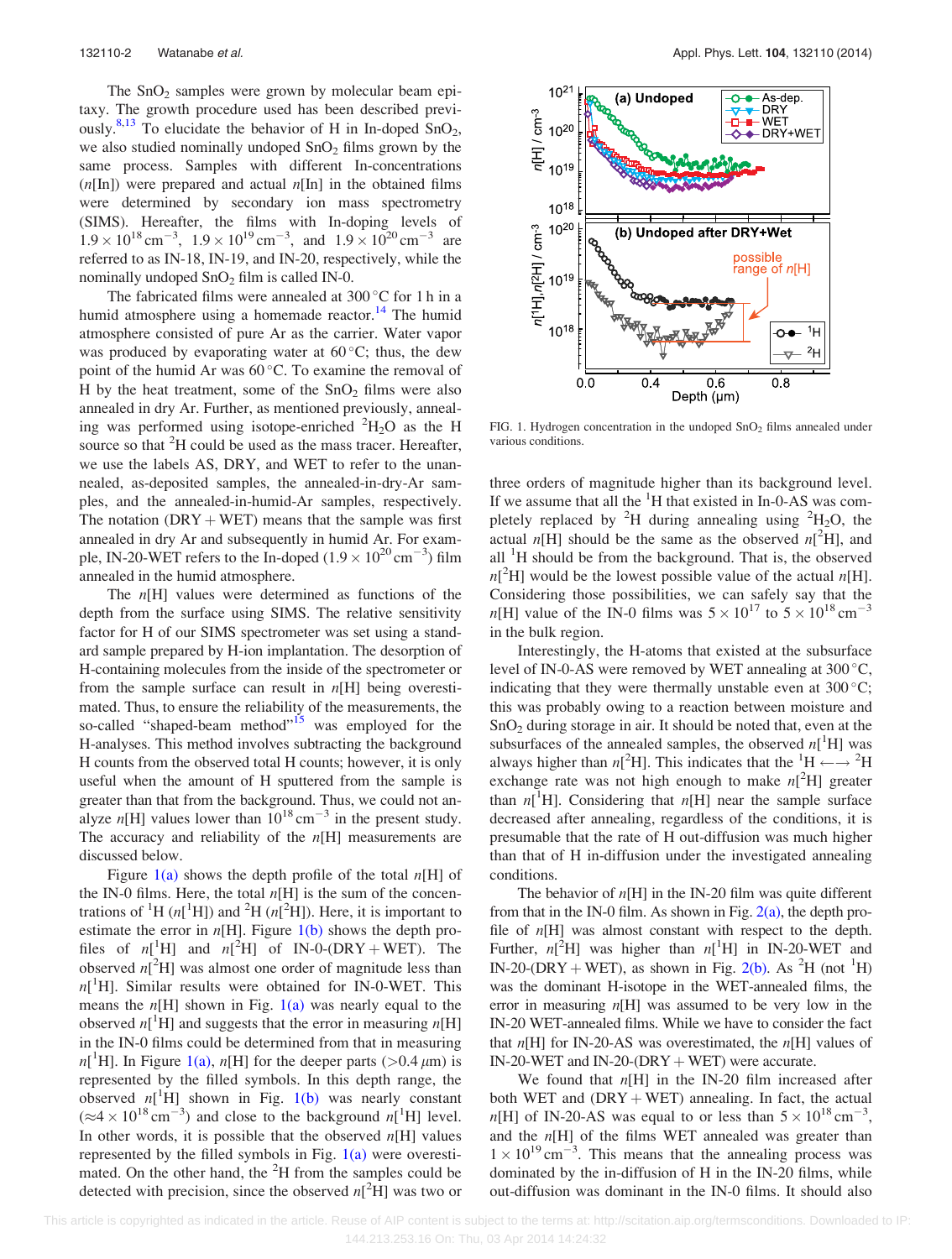<span id="page-3-0"></span>

FIG. 2. Hydrogen concentration in the heavily In-doped  $(1.9 \times 10^{20} \text{ cm}^{-3})$  $SnO<sub>2</sub>$  films annealed under various conditions.

be noted that  $n[^2H]$  in the films WET annealed was constant with respect to the depth. This suggests that H-migration in the IN-20 films was rapid. Assuming that the  $n[H]$  value of  $1 \times 10^{19}$  cm<sup>-3</sup> was the steady-state solubility of H under the investigated annealing conditions, the in-diffusion of H can be regarded as chemical diffusion owing to a chemical potential gradient, instead of self-diffusion. This is the most likely reason for the extremely high migration rate of H in the IN-20 films.

Figure 3 shows the results of the H-analyses of the IN-18 films. The results for these films lay between those of the IN-0 and IN-20 films. The  $n[H]$  values of the films, determined via SIMS, are listed in Table I. It can be seen from Fig. 3(a) that the IN-18 films had relatively high  $n[H]$ values in the subsurface range, as was the case for the IN-0 films (see Fig.  $1(a)$ ). The effect of annealing on the subsurface  $n[H]$  value of the IN-18 films was similar to that in the case of the IN-0 films. In fact,  $n[H]$  at the subsurface of IN-18 decreased even after WET annealing. However, the inhomogeneity in the H-distribution of IN-18-AS was not as extensive as that observed in IN-0-AS. The  $n[^2H]$  value of IN-18-(DRY + WET), shown in Fig.  $3(b)$ , also lay



FIG. 3. Hydrogen concentration in lightly In-doped  $(1.9 \times 10^{18} \text{ cm}^{-3})$  SnO<sub>2</sub> films annealed under various conditions.

TABLE I. Hydrogen concentrations at subsurface,  $n[H]_{Srf}$ , and in bulk,  $n[H]_{\text{Blk}}$ , of the In-doped SnO<sub>2</sub> films before and after annealing in humid (WET) atmosphere.

| Preparation  | $n[\text{In}]/\text{cm}^{-3}$ | $n[H]_{\rm Srf}$ /cm <sup>-3</sup> | $n[H]_{\text{R1k}}/\text{cm}^{-3}$     |
|--------------|-------------------------------|------------------------------------|----------------------------------------|
| As-deposited | $\approx 0$                   | $10^{20} - 10^{21}$                | $\langle (1-2) \times 10^{19} \rangle$ |
|              | $1.9 \times 10^{18}$          | $10^{19} - 10^{20}$                | $10^{18} - 10^{19}$                    |
|              | $1.9 \times 10^{20}$          | $10^{18} - 10^{20}$                | ${<}5 \times 10^{18}$                  |
| WET-annealed | $\approx 0$                   | $10^{19} - 10^{20}$                | $(0.5-5) \times 10^{18}$               |
|              | $1.9 \times 10^{18}$          | $10^{19} - 10^{20}$                | $(1-2) \times 10^{19}$                 |
|              | $1.9 \times 10^{20}$          | $10^{19}$                          | $(1-2) \times 10^{19}$                 |

between those of IN-18-(DRY + WET) (see Fig.  $1(b)$ ) and IN-0-(DRY + WET) (Fig. 2(b)). In fact,  $n[^2H]$  of IN-18-(DRY + WET) was on the order of  $10^{18}$  cm<sup>-3</sup>, while those of  $IN-O-(DRY + WET)$  and  $IN-2O-(DRY + WET)$ were on the order of  $10^{17}$  cm<sup>-3</sup> and  $10^{19}$  cm<sup>-3</sup>, respectively. Hence, we can conclude that the effects of the WET and  $DRY + WET$  annealing processes on the films changed systematically with  $n[\text{In}]$ .

To correlate the observed behavior of H in the films with their electronic properties, Hall effect measurements were made. The sign of the Hall coefficient was negative for all the samples, indicating that electrons were the major carriers in all the films. This suggested that the In acceptor atoms were not as activated in the films. As can be seen from Fig. 4, the electron concentration  $(n[e])$  of the AS films tended to decrease with the increase in  $n[\text{In}]$ , indicating that the very highly resistance of In-doped  $SnO<sub>2</sub><sup>8,9</sup>$  $SnO<sub>2</sub><sup>8,9</sup>$  $SnO<sub>2</sub><sup>8,9</sup>$  was obtained by decreasing the residual electron concentration with the presence of In acceptor atoms. Hence, In can be regarded as a deep acceptor with respect to the films.

In the case of the IN-0 films, the  $n[e]$  values of IN-0-AS and IN-0-WET were similar. This means that WET annealing had no effect on  $n[e]$ . The  $n[H]$  value at the subsurface of IN-0-AS was very high  $(10^{21} \text{ cm}^{-3})$ , as shown in Fig. [1\(a\)](#page-2-0). In addition, the  $n[^2H]$  value of IN-0-(WET + DRY), when averaged over the entire depth range, was on the order of  $10^{18}$  cm<sup>-3</sup>. As mentioned previously, the actual n[H] of  $IN-O-(WET + DRY)$  and  $IN-O-WET$  should be greater than  $n[^2H]$ . Thus,  $n[H]$  in all the IN-0 films was on the order of  $10^{18}$  cm<sup>-3</sup> or higher. On comparing the n[H] and n[e] values, it is clear that there was no correlation between the two and that, for all the IN-0 films,  $n[e]$  was much lower than  $n[H]$ .



FIG. 4. Results of Hall measurements performed before and after annealing in humid (WET) condition.

 This article is copyrighted as indicated in the article. Reuse of AIP content is subject to the terms at: http://scitation.aip.org/termsconditions. Downloaded to IP: 144.213.253.16 On: Thu, 03 Apr 2014 14:24:32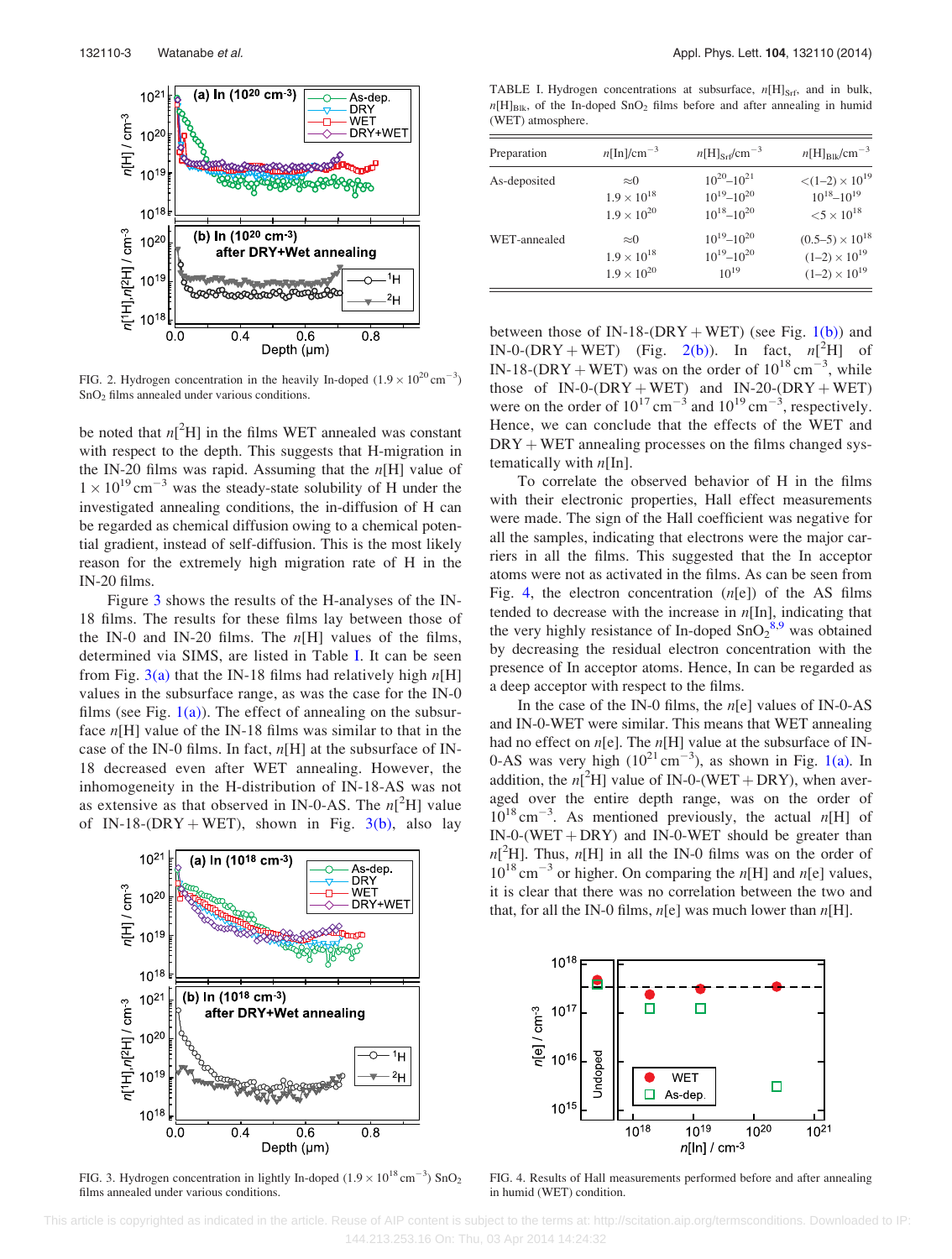<span id="page-4-0"></span>In contrast, in the In-doped films,  $n[e]$  increased after WET annealing, indicating that  $n[H]$  had an effect on  $n[e]$ . However, the quantitative correlation between  $n[H]$  and  $n[e]$ could not be determined. As mentioned above, after annealing, n[H] was constant and approximately  $(1-2) \times 10^{19}$  cm<sup>-3</sup> in the In-doped films that were WET annealed. This  $n[H]$ value was 10 times higher than that of  $n[\text{In}]$  in IN-18 and approximately 10% of that of  $n[\text{In}]$  in IN-20. Note that  $n[\text{H}]$ (not shown) and  $n[e]$  in IN-19-WET were similar to that of IN-20-WET, although their n[In] was 10 times different. That is to say,  $n[H]$  had no direct correlation with  $n[In]$ . Moreover,  $n[e]$  in the annealed In-doped films was nearly constant  $(\approx 10^{17} \text{ cm}^{-3})$  and nearly the same as that in the IN-0 films.

Here, we discuss the correlation between  $n[H]$  and  $n[e]$ . The enhanced n-type conductivity of In-doped  $SnO<sub>2</sub>$  by hydrogen insertion can be expressed by the following equations:

$$
H_2 \to 2[H^+]_X^* + 2e^/ \approx 2H_i^* + 2e^/ , \qquad (1a)
$$

$$
\text{In}_2\text{O}_3 \to 2\text{In}_{Sn}^/ + 3O_O^\times + V_O^{\bullet},\tag{1b}
$$

$$
V_O^{\bullet \bullet} + 2e^{\prime} \to V_O^{\times}.
$$
 (1c)

Here,  $[H^+]_X^*$  represents a positively ionized H-ion  $(H^+$ -ion) sitting at position X in the films; the most likely appearance of  $[H^+]_X^*$  should be as an interstitial H-ion  $(H_i^*)$ . When we assume that only doubly ionized and neutral oxygen vacancies, namely  $V_O^*$  and  $V_O^{\times}$ , are the major defects in In-doped films, the difference between  $n[H]$  and  $n[In]$  should allow us to determine  $n[e]$ . For the IN-20-WET films, the observed  $n[H]$  and  $n[e]$  values were on the order of  $10^{19}$  cm<sup>-3</sup> and  $10^{17}$  cm<sup>-3</sup>, respectively, with both being an order of magnitude lower than  $n[In]$ . In this case, we may assume that most of the In-acceptors in the IN-20 films were ionized by the formation of  $V_O^{\bullet}$  and that the increase in  $n[H]$ by the WET treatment resulted in enhanced n-type conductivity. On the other hand, for the IN-18-WET films,  $n[H]$ , which was approximately  $10^{19}$  cm<sup>-3</sup>, was approximately 10 times higher than *n*[In], but *n*[e], which was  $1 \times 10^{17}$  cm<sup>-3</sup>, was much smaller than  $n[H]$ . This means that  $n[e]$  in the IN-18-WET films could not be determined from the difference between  $n[H]$  and  $n[In]$ .

A possible explanation for the inconsistency between  $n[H]$  and  $n[e]$  is that there are two kinds of H impurities present. Here, we assume that the H-ion sitting at the site represented by "Z" acts as an acceptor, as expressed by

$$
H'_Z: H_2 + 2e' \to 2H'_Z = 2[H^-]'_Z.
$$
 (2)

A possible site for  $H_Z / z$  is the site at which an H-ion sits at an oxygen vacancy,  $H_O^{\prime^2}$ . Then, the possible charge compensation mechanism can be expressed by

$$
V_O^{\bullet \bullet} + H_2 \to H_i^{\bullet} + H_O^{\bullet} = H_i^{\bullet} + [H^-]_O^{\bullet}.
$$
 (3)

In our previous study,  $16$  highly immobilized H-atoms were found in  $SnO<sub>2</sub>$ ; these were attributed not to interstitial-H but to substitutional-H. Thus, this assumption is not far from the truth.

As the  $n[^2H]$  value in IN-20-(DRY + WET) was constant, we concluded that the H-migration in the IN-20 film during WET annealing was rapid even at relatively low temperatures (i.e.,  $300^{\circ}$ C). This is probably because the inserted H-atoms migrate through interstitial positions. However, there is no direct evidence to show the inserted  ${}^{2}$ H-atoms finally sit at interstitial positions, because the diffusion behavior shown in Fig. [2](#page-3-0) corresponded to chemical diffusion, which increased the  $n[H]$  value of the film. Thus, it is plausible that H-transport was through an interstitial mechanism; however, it is also possible that the  ${}^{2}$ H-atoms inserted by WET annealing eventually occupy the substitutional positions. In Fig.  $2(c)$ , the  $n[^1H]$  value of IN-20 after the DRY + WET treatment was more than 40% of that of  $n[^2H]$ . This means that the in-diffusion of H in this film was rapid; however, not all the <sup>1</sup>H-atoms that existed in IN-20-AS were replaced by  ${}^{2}H$ -atoms by WET annealing. Thus, there is a possibility that some of the H-atoms in IN-20-AS were already immobilized. Currently, we are unable to comment on the positions of <sup>2</sup>H-atoms post-WET treatment; however, one has to assume the existence of H-defect complexes, such as  $H_O^*$ , to be able to determine the quantitative relationship between  $n[\text{In}], n[\text{H}],$  and  $n[\text{e}].$ 

In summary, we examined the hydrogenation of  $SnO<sub>2</sub>$ by annealing in a humid atmosphere. H-insertion was evident in the In-doped  $SnO<sub>2</sub>$  film. We found that the hydrogenation resulted in electron injection. However, a simple quantitative relationship between  $n[e]$ ,  $n[H]$ , and  $n[In]$  could not be established. We propose that a self-compensation mechanism of some kind is necessary to explain the observed behavior. The presence of immobilized H-atoms was confirmed; this was in keeping with the assumed mechanism. In addition, it is obvious that the characterization of the coordination structure of H is critical for understanding the charge compensation behavior in  $SnO<sub>2</sub>$  containing H.

This study, performed at the Tokodai Institute for Elemental Strategy (TIES), was funded by the Ministry of Education, Culture, Sports, Science and Technology (MEXT), Japan. K.W. acknowledges support from the International Center for Materials Nanoarchitectonics (MANA), which is promoted by the World Premier Research Institute Program and funded by MEXT, Japan. E.R. acknowledges support from the National Nanotechnology Infrastructure Network (NNIN) promoted by the National Science Foundation (NSF), USA.

<sup>1</sup>T. Minami, [MRS Bull.](http://dx.doi.org/10.1557/mrs2000.149) 25(08), 38 (2000).<br><sup>2</sup>N. Vamazoe and K. Shimanoe, Sans. Act

- <sup>3</sup>S. Samson and C. G. Fonstad, [J. Appl. Phys.](http://dx.doi.org/10.1063/1.1662011) 44, 4618 (1973).
- <sup>4</sup>A. K. Singh, A. Janotti, M. Scheffler, and C. G. Van de Walle, *[Phys. Rev.](http://dx.doi.org/10.1103/PhysRevLett.101.055502)* [Lett.](http://dx.doi.org/10.1103/PhysRevLett.101.055502) 101, 055502 (2008).
- <sup>5</sup>C. Kilic and A. Zunger, [Appl. Phys. Lett.](http://dx.doi.org/10.1063/1.1482783) **81**, 73 (2002).
- <sup>6</sup>A. Tsukazaki, H. Yuji, S. Akasaka, K. Tamura, K. Nakahara, T. Tanabe, H. Takasu, A. Ohtomo, and M. Kawasaki, [Appl. Phys. Express](http://dx.doi.org/10.1143/APEX.1.055004) 1, 055004 (2008).

 ${}^{2}$ N. Yamazoe and K. Shimanoe, [Sens. Actuators, B](http://dx.doi.org/10.1016/j.snb.2007.07.036) 128, 566 (2008).

<sup>&</sup>lt;sup>7</sup>H. Kato, T. Yamamuro, A. Ogawa, C. Kyotani, and M. Sano, [Appl. Phys.](http://dx.doi.org/10.1143/APEX.4.091105) [Express](http://dx.doi.org/10.1143/APEX.4.091105) 4, 091105 (2011).

<sup>&</sup>lt;sup>8</sup>M. E. White, O. Bierwagen, M. Y. Tsai, and J. S. Speck, [Appl. Phys.](http://dx.doi.org/10.1143/APEX.3.051101) [Express](http://dx.doi.org/10.1143/APEX.3.051101) 3, 051101 (2010).

<sup>&</sup>lt;sup>9</sup>O. Bierwagen, T. Nagata, M. E. White, M. Y. Tsai, and J. S. Speck, [J. Mater. Res.](http://dx.doi.org/10.1557/jmr.2012.172) 27, 2232 (2012).